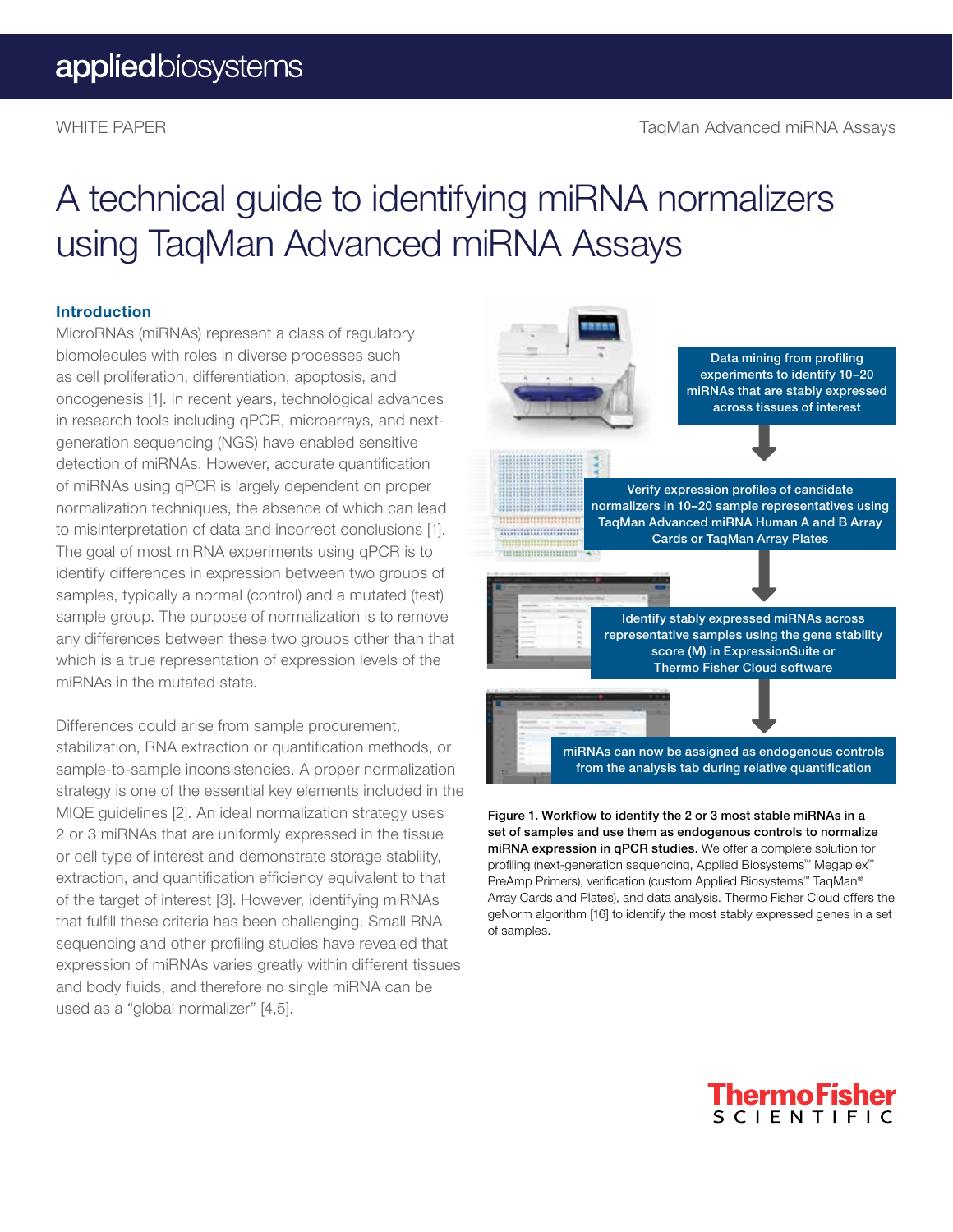Here we have compiled a list of candidate miRNAs that can potentially be used as normalizers. It is highly recommended that any group of miRNAs identified as normalizers from such a study be empirically verified for each sample type used in qPCR [1,3]. Ideally, candidate normalizers are first checked for their stability across 10–20 representative samples of interest [1]. Here we briefly describe a workflow that could be used to identify and verify miRNAs as normalizers for qPCR experiments (Figure 1). High tissue-specific conservation among human, mouse, and rat miRNAs has been reported [4,5]; based on these reports, we recommend the use of mouse and rat Applied Biosystems™ TaqMan® Advanced miRNA Assays that correspond to human miRNA controls listed in this paper.

#### Tissue normalizers

The miRNA expression atlas based on microarray technology [4] and small RNA sequencing [5] revealed that while most miRNAs show extremely highly tissuespecific expression patterns, hsa-miR-16-5p was uniformly expressed across most tissues in the 250 samples analyzed. Further, Liang et al. reported stable expression of hsa-mir-30e-5p and hsa-miR-24-3p across 40 normal tissues [6]. Peltier and Latham reported consistent expression of hsa-miR-191-5p, hsa-miR-17- 5p, and hsa-miR-103a-3p across 13 normal tissues and 5 pairs of distinct tumor and normal adjacent tissues [1]. In an inter-laboratory, inter-platform study, Bargaje et al. found hsa-miR-92, hsa-miR-93-5p, hsa-miR-191-5p, and hsa-miR-103a-3p to be constitutively expressed across several different tissues [7]. Available TaqMan Advanced miRNA Assays for candidate tissue normalizers are listed in Table 1.

#### Table 1. miRNAs reported to have relatively stable expression across most human tissues.

| miRNA name       | <b>TaqMan Advanced</b><br>miRNA Assay |
|------------------|---------------------------------------|
| hsa-mi $R-16-5p$ | 477860 mir                            |
| hsa-miR-30e-5p   | 479235 mir                            |
| hsa-miR-103a-3p  | 478253 mir                            |
| hsa-miR-191-5p   | 477952 mir                            |
| hsa-miR-24-3p    | 477992 mir                            |

#### Serum normalizers

Cell-free miRNAs are emerging as important noninvasive biomarkers because of their stability and mutation-specific expression patterns in serum and plasma. One challenge in studying miRNAs from serum and plasma, however, is their relatively low abundance and lack of reliable endogenous controls. Recently, Marabita et al. found hsa-miR-24, hsamiR-126, and hsa-miR-484 to be the most stable miRNAs from a profiling study on serum [8]. Song et al. reported hsa-miR-16-5p and hsa-miR-93-5p as stably expressed miRNAs in serum from mutated and control samples of gastric cancer [9], while Hu et al. successfully used hsamiR-484 and hsa-miR-191-5p as normalizers in serum from breast cancer tissues [10]. Available TaqMan Advanced miRNA Assays for candidate serum normalizers are listed in Table 2.

#### Table 2. miRNAs reported to have stable expression in serum and plasma.

| miRNA name       | <b>TaqMan Advanced</b><br>miRNA Assay |
|------------------|---------------------------------------|
| $hsa$ -mi $R-24$ | 477992 mir                            |
| hsa-mi $R-484$   | 478308_mir                            |
| hsa-miR-93-5p    | 478210 mir                            |
| hsa-miR-191-5p   | 477952 mir                            |
| hsa-miR-126-3p   | 477887 mir                            |
| hsa-mi $R-16-5p$ | 477860 mir                            |

#### Hemolysis markers

Hemolysis causes release of miRNAs that dramatically alter the miRNA profile of serum and plasma. While several techniques such as spectrophotometry and analytical analysis are routinely used to detect hemolysis, Shah et al. found that the ratio of hsa-miR-451a to hsa-miR-23a-3p was the most sensitive method to detect down to 0.001% hemolysis in serum [11].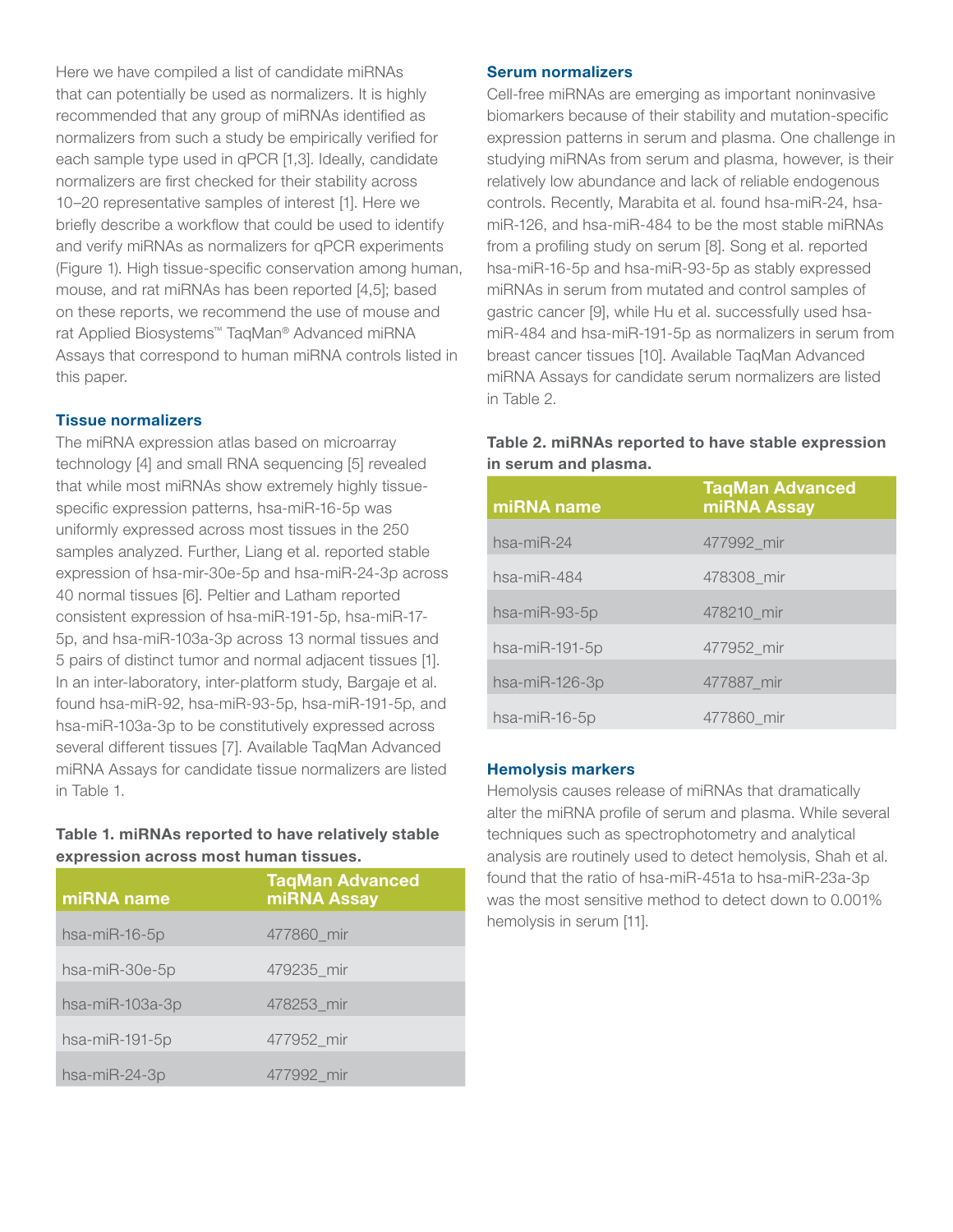#### Exogenous controls

In the absence of reliable endogenous controls in serum, exogenous or spike-in controls can be used to normalize miRNA expression data. Exogenous controls are also used to monitor extraction efficiency or sample input amount for difficult samples (e.g., serum, plasma, or other biofluids). Exogenous controls are synthetic RNA oligonucleotides that match the target sequence of the detection assay. TaqMan Advanced MicroRNA Assays are available for a number of miRNAs that can be used as spike-in controls with human, mouse, and rat samples as listed in Table 3. The final concentration of the spike-in control in your test sample (during cDNA synthesis) should be within the range of 1–10 pM. TaqMan Advanced miRNA chemistry requires that the RNA oligo has a 5´ phosphate.

#### Table 3. Recommended exogenous controls for human, mouse, and rat samples.

| miRNA<br>name     |            | <b>Assay ID Target sequence</b> |
|-------------------|------------|---------------------------------|
| ath-miR159a       | 478411 mir | <b>UUUGGAUUGAAGGGAGCUCUA</b>    |
| cel-miR-2         | 478291 mir | <b>UAUCACAGCCAGCUUUGAUGUGC</b>  |
| cel-miR-238       | 478292 mir | <b>UUUGUACUCCGAUGCCAUUCAGA</b>  |
| cel-miR-39        | 478293 mir | <b>UCACCGGGUGUAAAUCAGCUUG</b>   |
| cel-miR-54        | 478410 mir | <b>UACCCGUAAUCUUCAUAAUCCGAG</b> |
| $cel$ -mi $R$ -55 | 478295 mir | <b>UACCCGUAUAAGUUUCUGCUGAG</b>  |

#### Tissue-specific normalizers

Profiling studies by small RNA sequencing or highthroughput miRNA expression platforms such as TaqMan Array Cards or OpenArray™ plates have shown that miRNAs exhibit an extremely high tissue-specific index. Selection of endogenous controls in tissues therefore requires extensive verification in specific tissues of interest. This section compiles data on miRNA expression patterns in various tissues.

In a cross-platform analysis of 32 early breast cancer samples, Rinnerthaler et al. found miR-16-5p and miR-29a-3p to be stably expressed [12]. In an independent study by Davoren et al., miR-16-5p and let-7a-5p also emerged as stable miRNAs across malignant, benign, and normal breast tissues [13]. In the same study, miR-21, miR-26b-5p, and miR-10b-5p were also found to be relatively stable. Bargaje et al. found miR-133a-3p, miR-26a-5p, and miR-1-3p to be specifically associated with heart, miR-155 with normal blood, miR-125b and miR-191-5p with testis, miR-122-5p with liver, and miR-30c, miR-203, and miR-10b with kidney [7]. Das et al. found miR-1228-3p and miR-25-3p to

be stable across all cancer cell lines tested [14]. Sood et al. found miR-122-5p to be extremely specific to liver and miR-204 to testis [15]. Ludwig et al. found miR-514a-3p to be exclusively expressed in testis, miR-449c-5p and miR-449b-5p in kidney, and miR-449a in lung, kidney, and brain [4]. Table 4 provides a summary of recommended endogenous controls for these tissues.

#### Table 4. Recommended tissue-specific miRNA normalizers.

| <b>Tissue</b>        | Recommended<br>normalizers | <b>TaqMan Advanced</b><br>miRNA Assay |
|----------------------|----------------------------|---------------------------------------|
| <b>Breast</b>        | hsa-let-7a-5p              | 478575_mir                            |
|                      | hsa-miR-10b-5p             | 478494_mir                            |
|                      | hsa-miR-16-5p              | 477860_mir                            |
|                      | hsa-miR-21                 | 477975_mir                            |
|                      | hsa-miR-26b-5p             | 478418_mir                            |
| Kidney               | hsa-miR-215-5p             | 478516 mir                            |
|                      | hsa-miR-30c-5p             | 478008_mir                            |
|                      | hsa-miR-449b-5p            | 479528_mir                            |
|                      | hsa-miR-449c-5p            | 479367_mir                            |
| <b>Testis</b>        | hsa-miR-191-5p             | 477952_mir                            |
|                      | hsa-miR-204                | 478491_mir                            |
|                      | hsa-miR-514a-3p            | 479397 mir                            |
| Heart                | hsa-miR-133a-3p            | 478511 mir                            |
|                      | hsa-miR-1-3p               | 477820_mir                            |
|                      | hsa-miR-26a-5p             | 478418_mir                            |
| Liver                | hsa-miR-122-5p             | 477855_mir                            |
|                      | hsa-miR-192-5p             | 478262 mir                            |
| Cancer<br>cell lines | hsa-miR-1228-3p            | 478643_mir                            |
|                      | hsa-miR-25-3p              | 477994 mir                            |
|                      | hsa-miR-93-5p              | 478210_mir                            |
| Lung                 | hsa-miR-221-3p             | 477981 mir                            |
|                      | hsa-miR-449a               | 478561 mir                            |

#### Global mean normalization

In high-throughput profiling experiments or experiments with large data sets, global mean normalization is an excellent way to normalize data [16]. Global normalization first finds assays common to every sample, then uses the median  $C_{t}$  values of all of those assays as a normalization factor on a per-sample basis. Thermo Fisher Cloud and Applied Biosystems™ qPCR analysis modules offer an algorithm to enable global mean normalization as an option for high-throughput experiments.